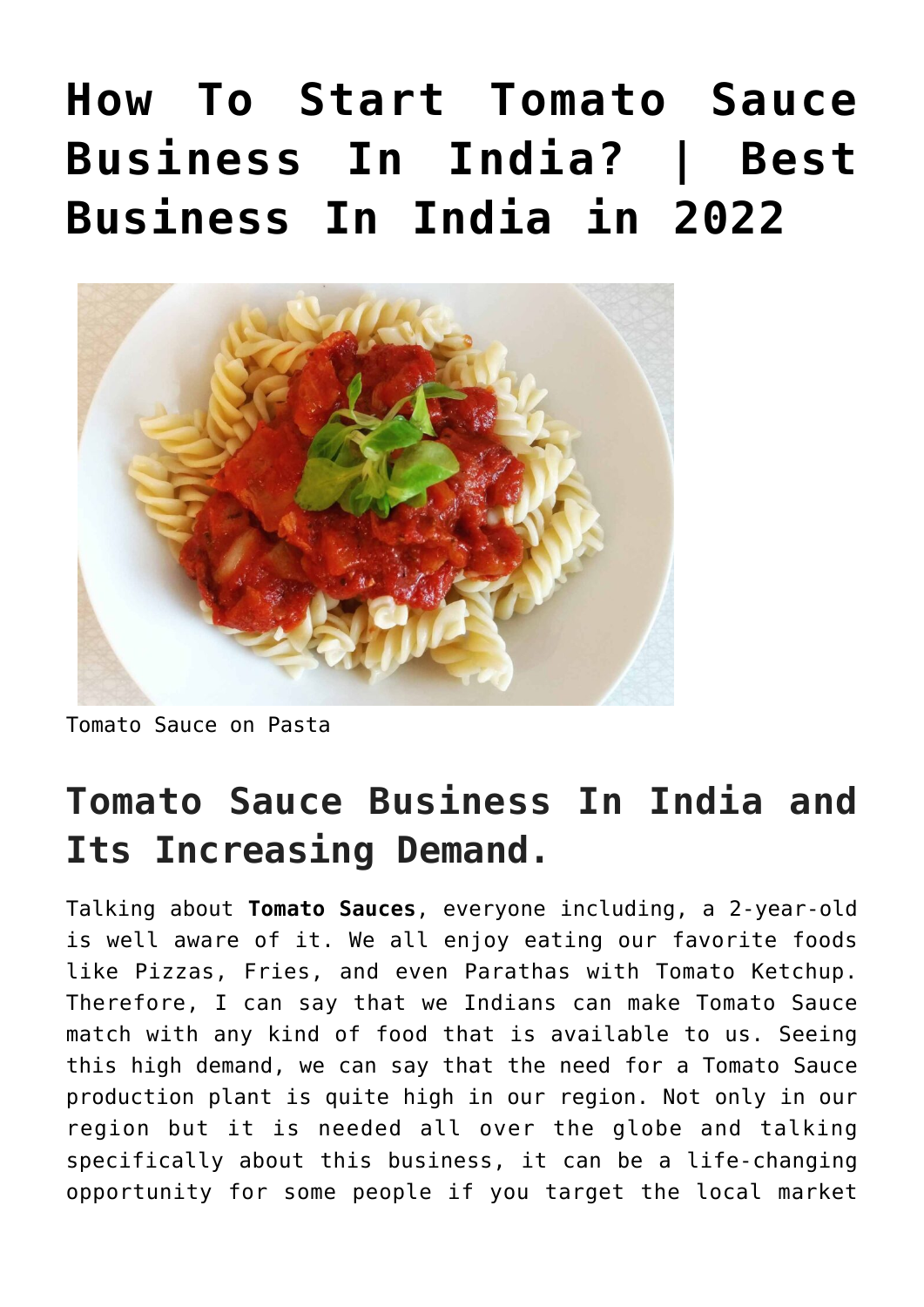initially where tomato sauce is used regularly.

# **Types of businesses related to Tomato Sauce Business Plan**

We read about the ever-increasing demand for tomato ketchup. So there are various business ideas which we can think of. Which includes:

- Manufacturing Red Tomato Sauce
- Producing different types of Tomato Sauces like Chilly Tomato Sauce, Garlic Tomato Sauce, etc.
- Making Tomato Puree, etc
- Buying and Selling of premade Tomato Sauces

Here we are going to plan a type of business where eventually we buy all the necessary raw materials and then we undergo tomato processing and we get the final product as Tomato Sauce.

### **The competitors in Tomato sauce business in India:**

In Business in India, you must learn about the competitors before starting a business and in this case, we have some of the very big names like **Kissan**, **Maggi**, **Patanjali,** etc that are ruling the market with their amazing tomato sauce recipe.

We don't have to get worried after seeing these big names that are already there in the Tomato Sauce business in India. Our business model targets local businesses like restaurants, hotels, hawkers, general stores, etc. We must be more specific about these businesses because tomato ketchup is a thing which they require daily and If the quality of the sauce which we are going to manufacture is good and also is chemical-free, then there will be no issues in selling our products to these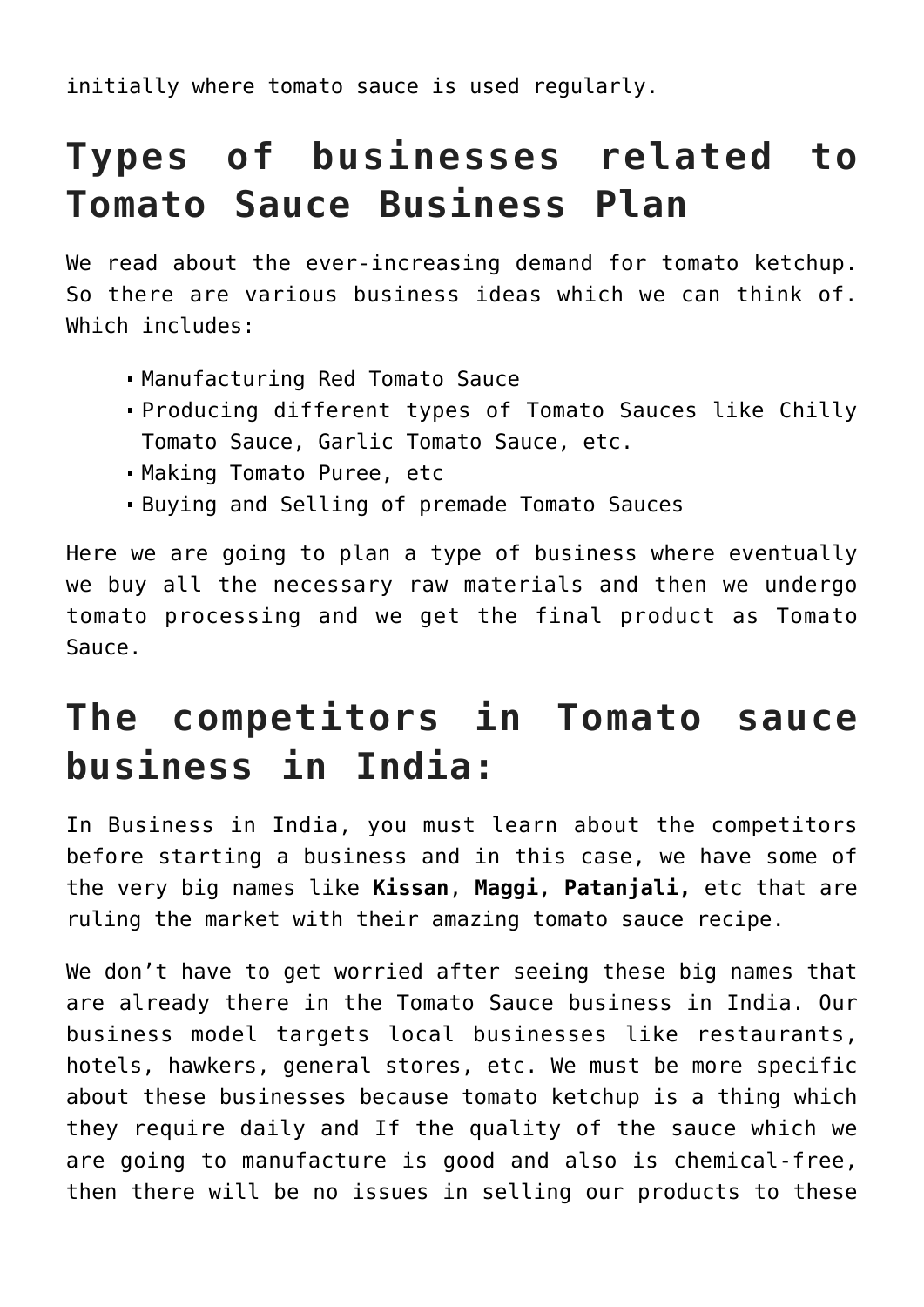potential customers.

# **Raw Materials Required In Sauce Manufacturing Business.**

The raw materials which are required in the production of tomato sauces are:

- Good quality Tomatoes
- Artificial Sweetners or Sugar
- Water and some preservatives
- Spices like Onion powder, Garlic Powder, Salt, etc.
- Chillies and other necessary things if making some special flavoured Tomato Sauce Recipe.
- Plastic or Glass bottles for packaging

# **Planning Required For Tomato Ketchup Manufacturing.**

#### **Basic Planning:**

If you want to start this Tomato Sauce business in India, you have to make various plans upon the things like area required for the plant to the number of workers either they be skilled or unskilled. Let us break down all of this for you.

#### **Area And Place Requirements for Tomato Sauce Production Business.**

Area requirements can vary from person to person. We will provide a basic idea about the requirements which generally people keep in mind before starting sauce production.

**Area Required**: Most people set their plants in the range of 600 sq feet to **8000 sq feet**. This number is totally dependant on us whether we want a compact production plant with or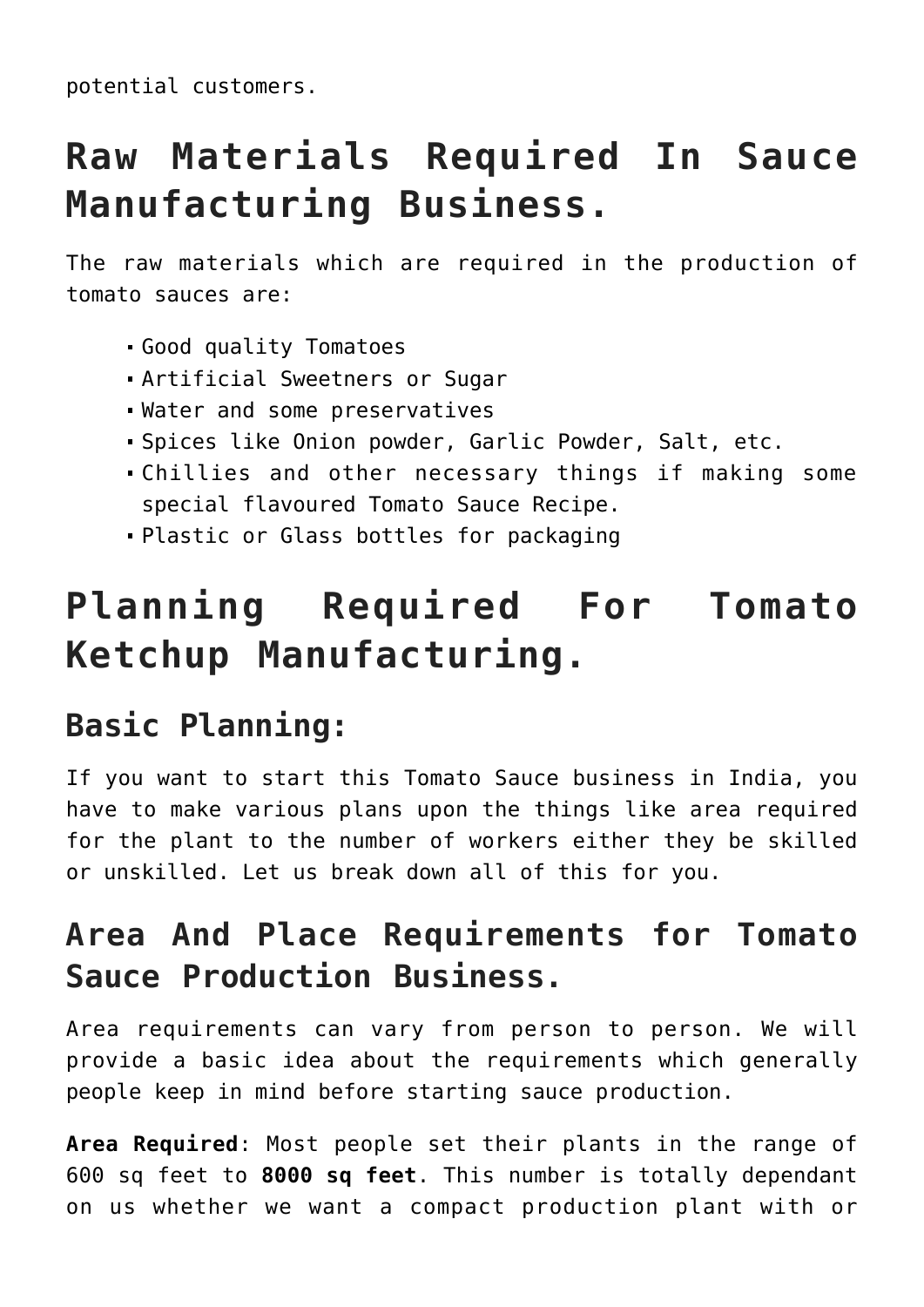without machinery or we want a place that is big enough to fit 20 elephants. We can get many rented places for setting up the plant but we need to take care of the local government guidelines. Make sure to consult any government official to make your plan solid. The rent for these places can vary upon the area but as a bottom line, we can suggest keeping **10000-20000 Rupees** a month for this purpose.

#### **Basic Cost of a Tomato Ketchup / Sauce Manufacturing Plant.**

**Monetary Requirements**: For this business plan our investment can vary from **2 Lakhs to 10 Lakhs Rupees**. It is highly dependant upon the area, machinery, workers, electricity, water raw materials, etc.

**Machine Prices**: Generally machines can be bought through online markets and even from offline markets. There are many types of machines available in the current market which are required to perform a list of functions like:

- Pulping of Tomatoes
- Grinding of Tomatoes, etc.

We can choose from a lot of different machines but for a start, we can get it with a potential investment of about **40 – 50 Thousand Rupees**.

**Paying Workers**: We can hire workers depending upon their skills. Like for using machines, we need skilled workers who can handle the machine properly and for that, we have to pay them higher than the normal standards. Though getting help from unskilled workers can be cheap at the start but our machines can get damaged if not used properly.

**Paying Bills**: Any production plant's basic need is water and electricity. Many times we have to take special permission from the government for using that electricity and water for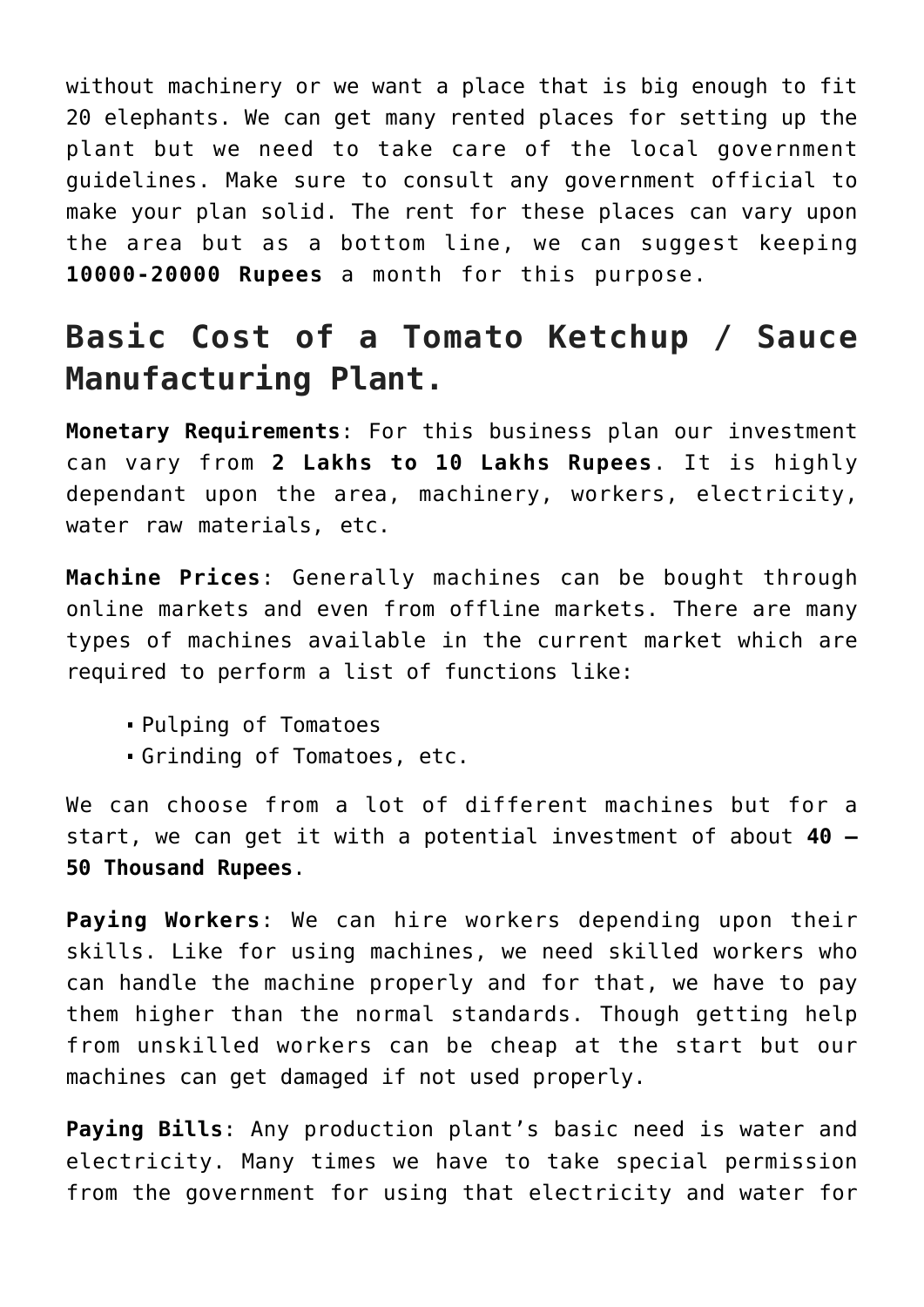commercial purposes and the charges might differ from the normal. So we have to figure out about that before we start setting our production plant.

#### **Loan Options provided by the Government for Tomato Ketchup Business.**

In my opinion generally, in these types of business projects, the government has many kinds of **Yojanas** by which we can get subsidies. These subsidies help a lot in this kind of business. The Government does provide us with loan and subsidy options up to **5 to 6 Lakhs Rupees**. This amount can vary on various things so make sure to give it a check if you are interested and it is mandatory to have about **2 to 3 Lakhs Rupees** as your own investment apart from the loan amount.

As the government also wants to help these small business ideas therefore they provide feedings up to 75 %.

To apply for these loans we can apply through **Pradhan Mantri Mudra Yojana** to our nearest Government Bank. Some documents are required for the application which is as follows:

- Aadhar Card
- Pan Card
- Praman Patra
- Banking Details

# **Things To Keep In Mind For Tomato Sauce Production Business Plan.**

We have to take various licenses from the Government if we want to enter into this business and some of the licenses are discussed below:

Certificate from **Food Safety and Standards Authority of India** (FSSAI)